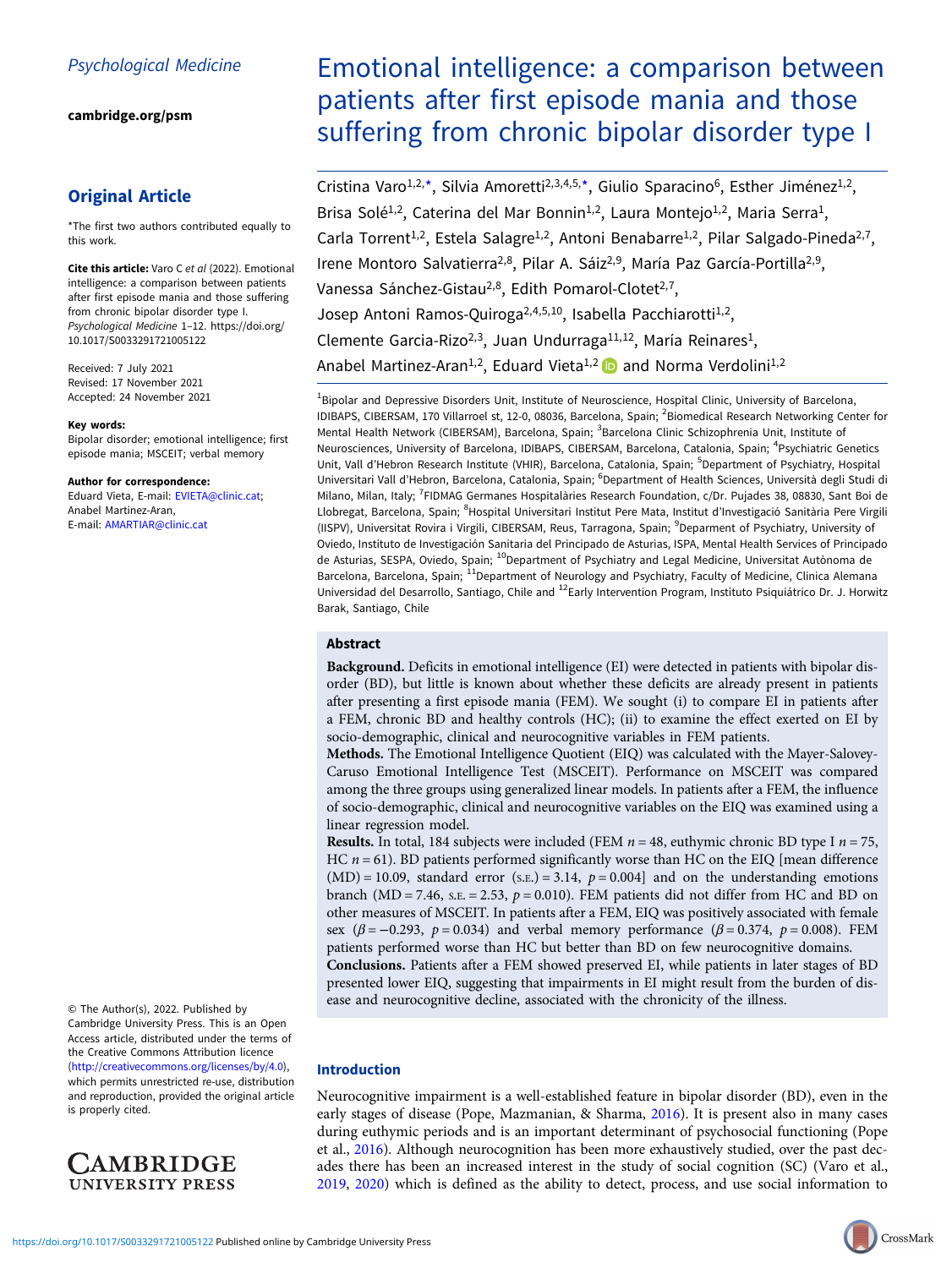manage interpersonal functioning and social behavior. SC deficits may produce significant daily difficulties given the crucial importance of SC for social relations and well-being (Miskowiak & Varo, [2021\)](#page-10-0). SC encompasses five distinct areas, namely (i) emotional processing, (ii) theory of mind, (iii) attributional bias, (iv) social perception, (v) social knowledge (Green, Horan, & Lee, [2019\)](#page-10-0). In BD research, the study of SC has focused mainly on emotional processing, which has been also conceptualized as emotional intelligence (EI) (Samamé, Martino, & Strejilevich, [2015\)](#page-11-0), and generally measured by means of the Mayer-Salovey-Caruso Emotional Intelligence Test (MSCEIT) (Mayer, Salovey, Caruso, & Sitarenios, [2003](#page-10-0)).

Deficits in EI have been detected in patients with chronic BD (Aparicio et al., [2017;](#page-10-0) Frajo-Apor et al., [2020;](#page-10-0) McClure et al., [2005;](#page-10-0) Samamé et al., [2015](#page-11-0); Varo et al., [2019](#page-11-0), [2020\)](#page-11-0). However, the evolution of EI throughout the course of BD is unclear due to the paucity of studies that have examined the deficits in EI in patients experiencing a first episode mania (FEM) (Daros, Ruocco, Reilly, Harris, & Sweeney, [2014;](#page-10-0) Szmulewicz, Lomastro, Valerio, Igoa, & Martino, [2019](#page-11-0)) and the lack of longitudinal studies on EI of these patients. It remains to be solved whether the deficits are present since the beginning of the disease (i.e. as primary deficits) and remain stable from early stages to chronicity, or whether they emerge and worsen as a result of the burden of disease related with the chronicity of the illness (i.e. as secondary deficits). Moreover, to the best of our knowledge, no study so far has assessed EI in FEM patients in comparison with those in later stages of BD.

Previous evidence for the role of EI for patients suffering from a non-affective first episode psychosis (FEP) has been reported (Sanchez–Gistau et al., [2020\)](#page-11-0). EI was found to be altered in nonaffective FEP patients at onset and its impairment represents a stable pattern and a relevant feature of early schizophrenia (Green et al., [2012](#page-10-0)). Schizophrenia and BD share a chronic clinical course with impairments in neurocognitive and clinical features, although with different levels of severity (Lee et al., [2013\)](#page-10-0). As a consequence, patients with a FEM might present a similar but subtler pattern of EI abnormalities than non-affective FEP patients. To date, no study has investigated the association between socio-demographic, clinical, neuropsychological variables and EI among patients with a FEM. A better comprehension of the relationship between these variables and EI performance would have implications in understanding the nature, trajectory, and clinical relevance of the difficulties on this SC domain in the early stages of BD. Considering these gaps in the literature, the main aim of the present study was to explore EI using the full version of the MSCEIT in patients after a FEM in comparison with patients with chronic BD and healthy controls (HC). Also, the secondary aim was provided insight on the potential contribution of socio-demographic, clinical, and neurocognitive variables on EI performance in patients after a FEM. We hypothesized that FEM patients would present intermediate EI performance between HC and chronic BD, and their performance would be influenced by neurocognitive performance, clinical and sociodemographic variables.

#### Material and methods

#### **Participants**

Data were pooled from two projects developed by our research group. The first project recruited FEM patients as part of a 2-year longitudinal multicentric study including the Bipolar and Depressive disorders Unit of IDIBAPS-Hospital Clinic in Barcelona, FIDMAG Research Foundation, and the University Hospital Institut Pere Mata. The second project recruited crosssectionally chronic BD patients both at the Hospital Clinic in Barcelona and at mental health services in Oviedo. HC were recruited through advertisement at the Hospital Clinic in Barcelona. The four centers cooperate under the umbrella of the Spanish Research Network on Mental Health (CIBERSAM) (Salagre et al., [2019\)](#page-11-0).

The inclusion criteria for FEM patients, evaluated at baseline, were: (i) aged between 18 and 45 years old at the time of first evaluation; (ii) having experienced their FEM (with or without psychotic symptoms) over the previous 3 years; (iii) being in full or partial remission [Hamilton Depression Rating Scale 17-item (HDRS-17) (Hamilton, [1960;](#page-10-0) Ramos-Brieva & Cordero-Villafafila, [1988](#page-11-0))  $\leq 14$ and Young Mania Rating Scale (YMRS) (Colom et al., [2002;](#page-10-0) Young, Biggs, Ziegler, & Meyer,  $1978$ )  $\leq$ 14]. The inclusion criteria for patients with BD were: (i) aged over 18 years old; (ii) fulfilling DSM-IV-TR criteria for BD type I (BD-I) and (iii) being euthymic  $(HDRS-17\leq 8, YMRS\leq 6)$ , at least in the 3 months before the inclusion. Patients could have experienced more than one affective episode over the previous 3 years, could then be considered within their early-stage BD illness.

Exclusion criteria for both FEM and BD patients were the presence of (i) a mental intellectual disability [defined as intelligence quotient  $(IQ)$  <70]; (ii) presence of any medical condition affecting neuropsychological performance; (iii) alcohol/substance dependence in the previous year to study inclusion; (iv) having received electroconvulsive therapy in the 12 months before participation.

All patients were under stable treatment regimen.

HC without current or past psychiatric history, meeting the same exclusion criteria as patients, were recruited via advertisement. In addition, HC were asked if they had first-degree relatives with psychiatric disorders.

The study was carried out following the latest version of the Declaration of Helsinki, and it was reviewed by the ethical committee of the four institutions. Written informed consent was obtained from all participants.

#### Clinical assessment

In order to gather clinical data, all patients were assessed by means of the Structured Clinical Interview for DSM Disorders (SCID-I-II) (First, Gibbon, Spitzer, Williams, & Benjamin, [1997](#page-10-0)a, [1997](#page-10-0)b). The YMRS and HDRS-17 scores were used to evaluate the severity of manic and depressive symptomatology, respectively. All the participants also completed the Functional Assessment Short Test (FAST) (Rosa et al., [2007](#page-11-0)), a scale designed to assess psychosocial functional impairment in psychiatric patients, with higher scores indicating poorer psychosocial functioning. The full description of other clinical variables is reported in the online Supplementary Material.

## Emotional intelligence assessment

EI was evaluated using the Spanish version of the MSCEIT, V2.0 (Mayer et al., [2003](#page-10-0)). This instrument consists of 141 items and provides eight task scores that measure the four branches of EI: (i) perceiving emotions: to recognize and to appraise emotions accurately; (ii) using emotions: to access or generate feelings when they facilitate thoughts; (iii) understanding emotions: to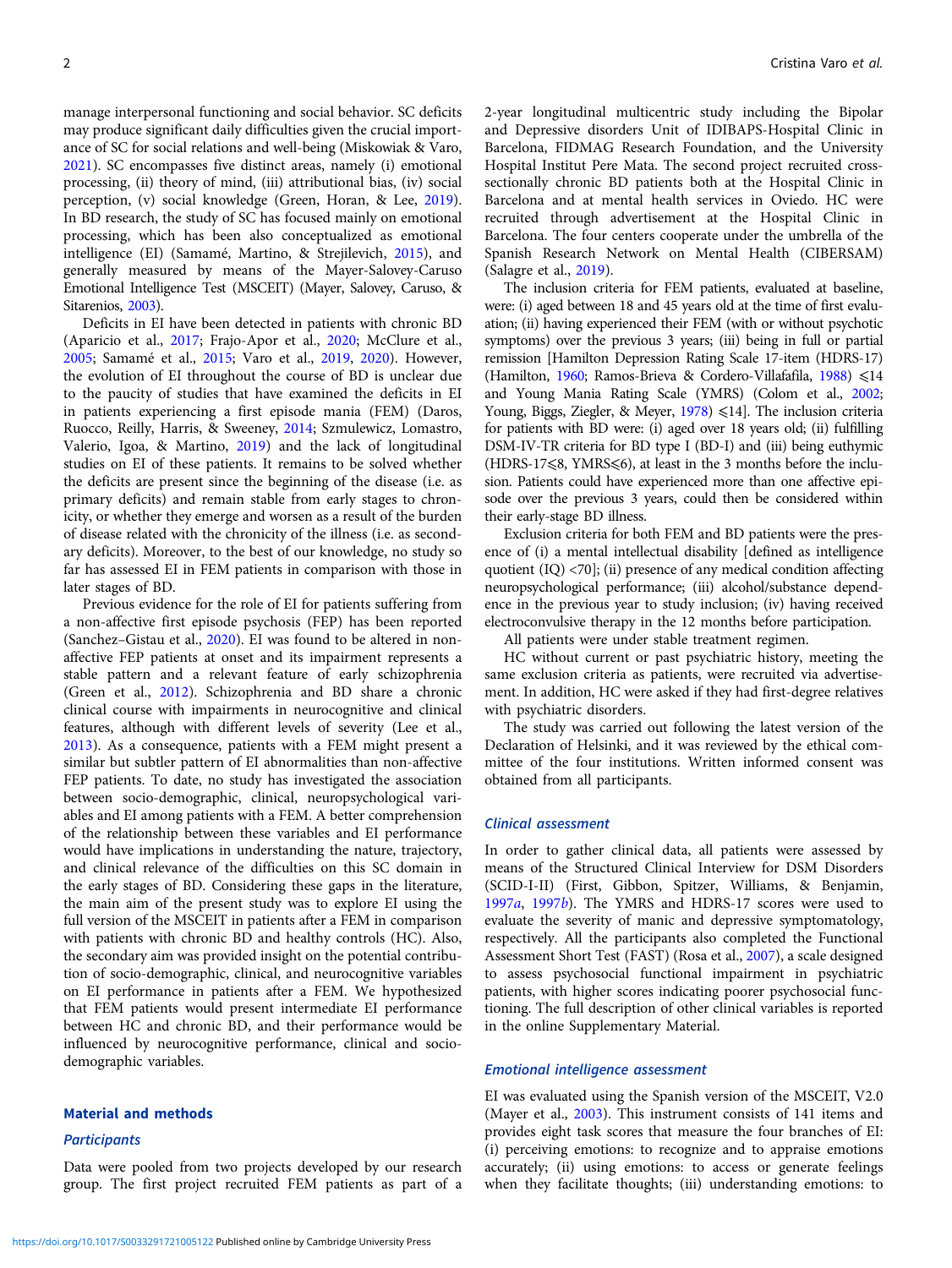understand complex emotions and how emotions transition from one stage to another, to recognize the causes of emotions, and to understand relationships among emotions; (iv) managing emotions: to stay aware of one's emotions, and to solve emotion-laden problems. The perceiving emotions and using emotions branches are assigned to the experiential area, while the understanding emotions and managing emotions branches are assigned to the strategic area. The test provides an overall score, the EI Quotient (EIQ), and also scores in the two areas, in the four branches and in each of the specific tasks. Lower scores indicate poorer performance in EI. The average range of EIQ is 100, with a standard deviation (S.D.) of 15.

## Neuropsychological assessment

All participants were evaluated using a comprehensive neuropsychological battery exploring different cognitive domains: processing speed, working memory, verbal learning and memory, visual memory, executive functions and attention. The neuropsychological battery comprised the digit-symbol coding, symbol search, arithmetic, digits, and letter-number sequencing subtests from Wechsler Adult Intelligence Scale (WAIS-III) (Wechsler, [1997\)](#page-11-0), phonemic (F-A-S) and categorical (animal naming) components of the Controlled Oral Word Association Test (COWAT) (Patterson, [2018](#page-10-0)), the Trail Making Test-A (TMT-A) and Trail Making Test-B (TMT-B) (Reitan, [1958\)](#page-11-0), the California Verbal Learning Test (CVLT) (Delis, Kramer, Kaplan, & Over, [1987](#page-10-0)), the Rey Osterrieth Complex Figure (ROCF) (Rey, [2009](#page-11-0)), the computerized version of the Wisconsin Card Sorting Test (WCST) (Heaton, Chelune, Talley, Kay, & Curtiss, [1993\)](#page-10-0), the Stroop Color-Word Interference Test (Golden, [1994\)](#page-10-0), and the Continuous Performance Test-II (CPT-II), version 5 (Conners, [2002](#page-10-0)). Finally, estimated IQ was assessed with the (WAIS-III) vocabulary subtest (Wechsler, [1997](#page-11-0)).

## Statistical analysis

Comparison of socio-demographic and clinical characteristics among groups (FEM, BD, and HC) was carried out using  $\chi^2$  tests for categorical variables and analysis of variance for continuous variables. The Tukey's test was carried out for post-hoc comparisons to identify pair-wise differences between groups. Effect sizes (Glass's d) were also calculated to estimate the magnitude of the differences between the groups. Neurocognitive tests raw scores were standardized to z-scores based on HCs' performance (for further information on the calculation of the composites of neurocognitive domains, see Supplementary Material). Performance on MSCEIT and the neurocognitive domains was compared across the three groups using generalized linear models. All models were adjusted for those clinical and socio-demographic variables for which the three groups differed significantly. Then, a Bonferroni post-hoc correction was applied when significant main effects were present when comparing the three groups, in order to identify pair-wise differences between groups. Estimated marginal means, adjusted for the other variables in the model, were reported for each variable of interest (i.e. EIQ), as well as the 95% confidence interval (CI), their mean difference (MD) and its standard error (S.E.).

Moreover, exploratory analyses were conducted to satisfy our secondary aim. In order to assess which socio-demographic, clinical, and neuropsychological variables were associated with IEQ in the FEM and in the BD groups, we first performed Pearson bivariate correlations to identify those continuous variables significantly associated with EIQ. For categorical variables (i.e. sex), Student's t test was run to evaluate the distribution of EIQ. Only those variables with a p value  $\leq 0.05$  were then entered into a hierarchical multiple regression model, aimed at evaluating the association between socio-demographic, clinical, and neuropsychological variables and EIQ.

All statistical analyses were conducted using IBM SPSS Statistics version 23.0. Statistical significance was set at  $p < 0.05$ .

## Results

The total sample included 184 participants: 48 patients with a FEM in full or partial clinical remission, 75 euthymic BD patients and 61 HC. Socio-demographic variables among groups are reported in [Table 1.](#page-3-0)

## Clinical features among the groups

Regarding clinical variables, there were significant differences between patient groups (FEM and chronic BD) and HC in the total HDRS-17 ( $p < 0.001$ ) and YMRS scores ( $p < 0.001$ ), as well as in the overall psychosocial functioning ( $p < 0.001$ ). Both patient groups presented more subsyndromal depressive symptoms than HC (BD  $\nu$ . HC  $p < 0.001$ , FEM  $\nu$ . HC  $p < 0.001$ , respectively), whereas chronic BD patients exhibited more subsyndromal manic symptoms than HC ( $p < 0.001$ ). No statistically significant differences were found in subsyndromal symptoms between patient groups. Significant group differences in the FAST total score were observed for both the patient groups, presenting significantly decreased functioning compared to HC  $(p < 0.001)$ . In addition, chronic BD patients showed poorer psychosocial function than patients in the FEM group ( $p < 0.001$ ).

Significant differences were observed in the comparison between chronic BD and FEM patients in age at first hospitalization (  $p = 0.009$ ), being lower in the case of the FEM group (  $p = 0.009$ ), but not regarding the polarity at onset ( $p = 0.265$ ) or the presence of family history for either BD ( $p = 1.000$ ) or major depressive disorder ( $p = 0.986$ ). Groups differed in terms of duration of illness ( $p < 0.001$ ) and total number of episodes ( $p < 0.001$ ). Patients after a FEM experienced an average of 1.19 episodes of mania whilst BD chronic patients an average of 3.62.

#### Emotional intelligence performance

Patients in the FEM group performed similarly to HC on MSCEIT Total score (online Supplementary Table S1, [Fig. 1](#page-5-0)) and all measures of MSCEIT (online Supplementary Table S1, [Fig. 2](#page-6-0)).

Significant differences were found for EIQ ( $p = 0.005$ ) and in the MSCEIT understanding emotions branch ( $p = 0.007$ ), even after controlling for age, subsyndromal manic and depressive symptoms. Bonferroni post-hoc testing revealed that BD patients presented significantly lower EIQ than HC ( $MD = 10.09$ ,  $s.E. = 3.14$ ,  $p = 0.004$ ) but no difference was found neither between HC and FEM patients  $(MD = 2.69, s.E. = 3.56, p = 1.000)$  nor between FEM and chronic BD patients (MD = 7.40, s.e. = 3.61,  $p = 0.121$ ).

In addition, BD patients performed more poorly than HC on the understanding emotions branch  $(MD = 7.46, s.E. = 2.53,$  $p = 0.010$ ). A trend-level difference was reported between patient groups, with BD patients showing lower scores than those in the FEM group (MD =  $-6.84$ , s.e. = 2.93,  $p = 0.056$ ). No significant difference was reported between FEM patients and HC (MD = 0.62, s.e.  $= 2.87, p = 1.000$ .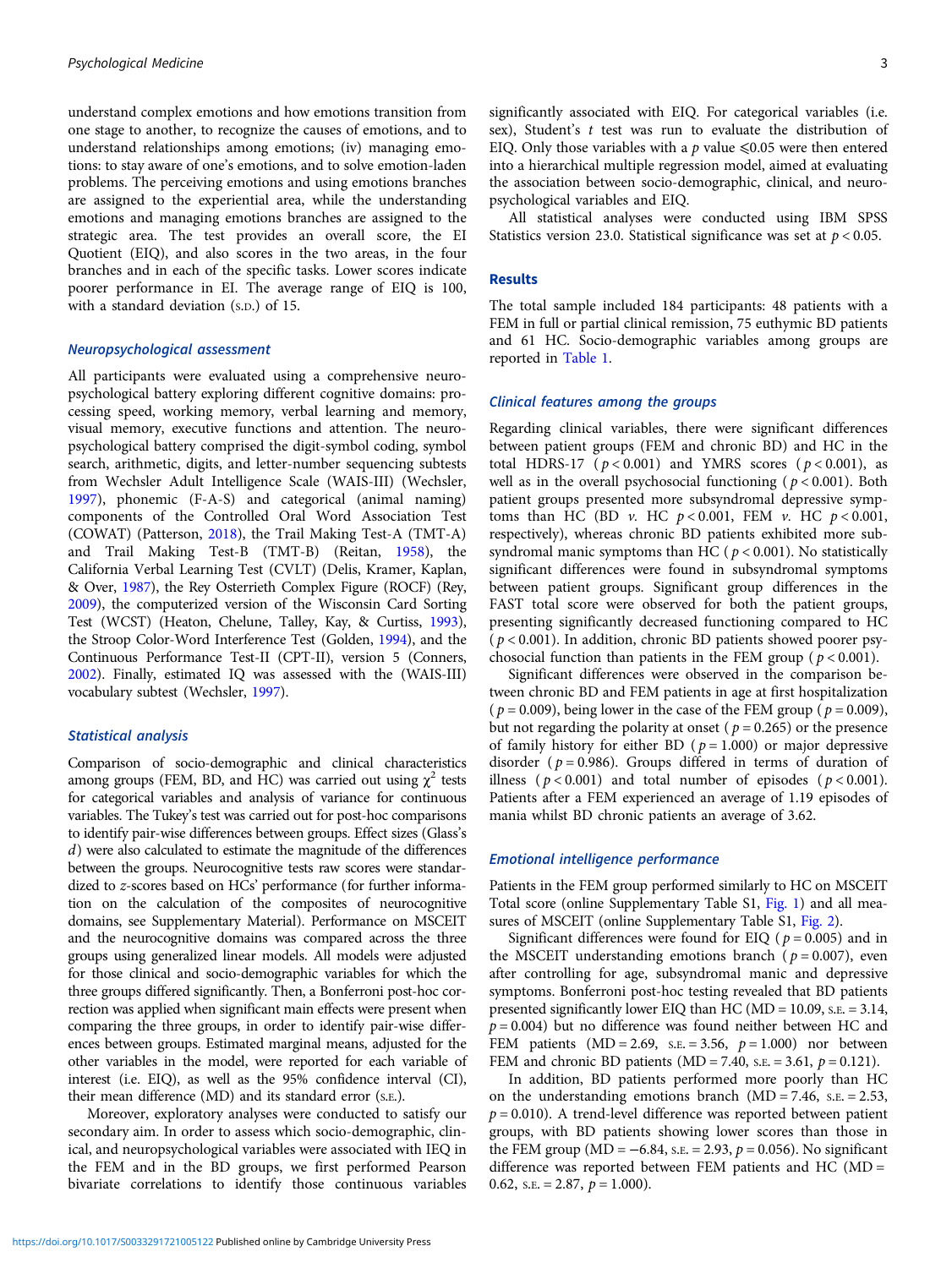<span id="page-3-0"></span>

|                                           |             |                               |                              |                                  | <b>Statistics</b> |         |                                                    |                               |                                |
|-------------------------------------------|-------------|-------------------------------|------------------------------|----------------------------------|-------------------|---------|----------------------------------------------------|-------------------------------|--------------------------------|
| Variables                                 |             | FEM (A) $(n =$<br>48, 26.09%) | BD (B) $(n = 75,$<br>40.76%) | $HC (C)$ ( $n = 61$ ,<br>33.15%) | $\chi^2$ or F     | p       | Pairwise<br>comparison<br>Tukey HSD or $\chi^{2*}$ | p                             | Effect size<br>(Glass's delta) |
| Socio-demographic variables               |             |                               |                              |                                  |                   |         |                                                    |                               |                                |
| Age                                       | Mean (s.p.) | 28.31 (7.40)                  | 45.87 (10.53)                | 38.72 (11.09)                    | 44.970            | $0.001$ | B < A < C                                          | < 0.001<br>< 0.001<br>< 0.001 | 1.40<br>0.68<br>2.37           |
| Sex (women yes)                           | n(%)        | 25(52.1)                      | 45 (60.0)                    | 37(60.7)                         | 0.989             | 0.637   |                                                    |                               |                                |
| Civil status (married yes)                | n(%)        | 12 (25.0)                     | 28 (37.3)                    | 28 (46.7)                        | 5.483             | 0.068   | A < C                                              | 0.027                         |                                |
| <b>Education level</b>                    | n(%)        |                               |                              |                                  | 8.990             | 0.011   |                                                    |                               |                                |
| Secondary school                          |             | 26 (54.2)                     | 43 (57.3)                    | 20(32.8)                         |                   |         | A > C<br>B > C                                     | 0.041<br>0.006                |                                |
| University                                |             | 22 (45.8)                     | 32 (42.7)                    | 41 (67.2)                        |                   |         | A < C<br>B < C                                     | 0.041<br>0.006                |                                |
| Employment                                | n(%)        |                               |                              |                                  | 62.335            | < 0.001 |                                                    |                               |                                |
| Studying                                  |             | 16(33.3)                      | 4(5.3)                       | 6(9.8)                           |                   |         | B < A<br>C < A                                     | < 0.001<br>0.005              |                                |
| Working                                   |             | 15 (31.3)                     | 24(32.0)                     | 49 (80.3)                        |                   |         | A < C<br>B < C                                     | < 0.001<br>< 0.001            |                                |
| Not studying/not working                  |             | 17 (35.4)                     | 47 (62.7)                    | 6(9.8)                           |                   |         | A < B<br>C < A<br>C < B                            | 0.003<br>0.006<br>< 0.001     |                                |
| Estimated IQ                              | Mean (s.p.) | 105.13 (11.96)                | 106.12 (15.70)               | 109.75 (9.89)                    | 2.008             | 0.137   |                                                    |                               |                                |
| Clinical variables                        |             |                               |                              |                                  |                   |         |                                                    |                               |                                |
| Family history of BD                      | n(%)        | 12 (25.0)                     | 17(23.3)                     | $\overline{\phantom{a}}$         | < 0.001           | 1.000   |                                                    |                               |                                |
| Family history of MDE                     | n(%)        | 18 (37.5)                     | 26 (35.6)                    | $\overline{\phantom{a}}$         | < 0.001           | 0.986   |                                                    |                               |                                |
| Age at onset                              | Mean (s.p.) | 24.15 (8.40)                  | 25.21 (8.94)                 | $\overline{\phantom{a}}$         | 0.049             | 0.825   |                                                    |                               |                                |
| Onset polarity                            | n(%)        |                               |                              |                                  | 2.562             | 0.265   |                                                    |                               |                                |
| Mania                                     |             | 25(52.1)                      | 30(40.0)                     | $\overline{\phantom{a}}$         |                   |         |                                                    |                               |                                |
| Depression                                |             | 20(41.7)                      | 42 (56.0)                    | $\overline{\phantom{a}}$         |                   |         |                                                    |                               |                                |
| Hypomania                                 |             | 3(6.3)                        | 3(4.0)                       | $\overline{\phantom{a}}$         |                   |         |                                                    |                               |                                |
| Age at first hospitalization <sup>a</sup> | Mean (s.p.) | 27.57 (7.58)                  | 31.20 (11.20)                | $\overline{\phantom{a}}$         | 7.184             | 0.009   |                                                    |                               | 0.48                           |
| Duration of illness                       | Mean (s.p.) | 4.17(5.01)                    | 20.65 (8.98)                 | $\overline{\phantom{a}}$         | 13.058            | < 0.001 |                                                    |                               | 3.29                           |
| Number of episodes                        | Mean (s.p.) |                               |                              |                                  |                   |         |                                                    |                               |                                |
| Total                                     |             | 2.35(1.28)                    | 10.41(8.55)                  | $\overline{\phantom{a}}$         | 19.480            | $0.001$ |                                                    |                               | 6.29                           |
| Mania                                     |             | 1.19(0.53)                    | 3.62(4.00)                   |                                  | 19.969            | $0.001$ |                                                    |                               | 4.62                           |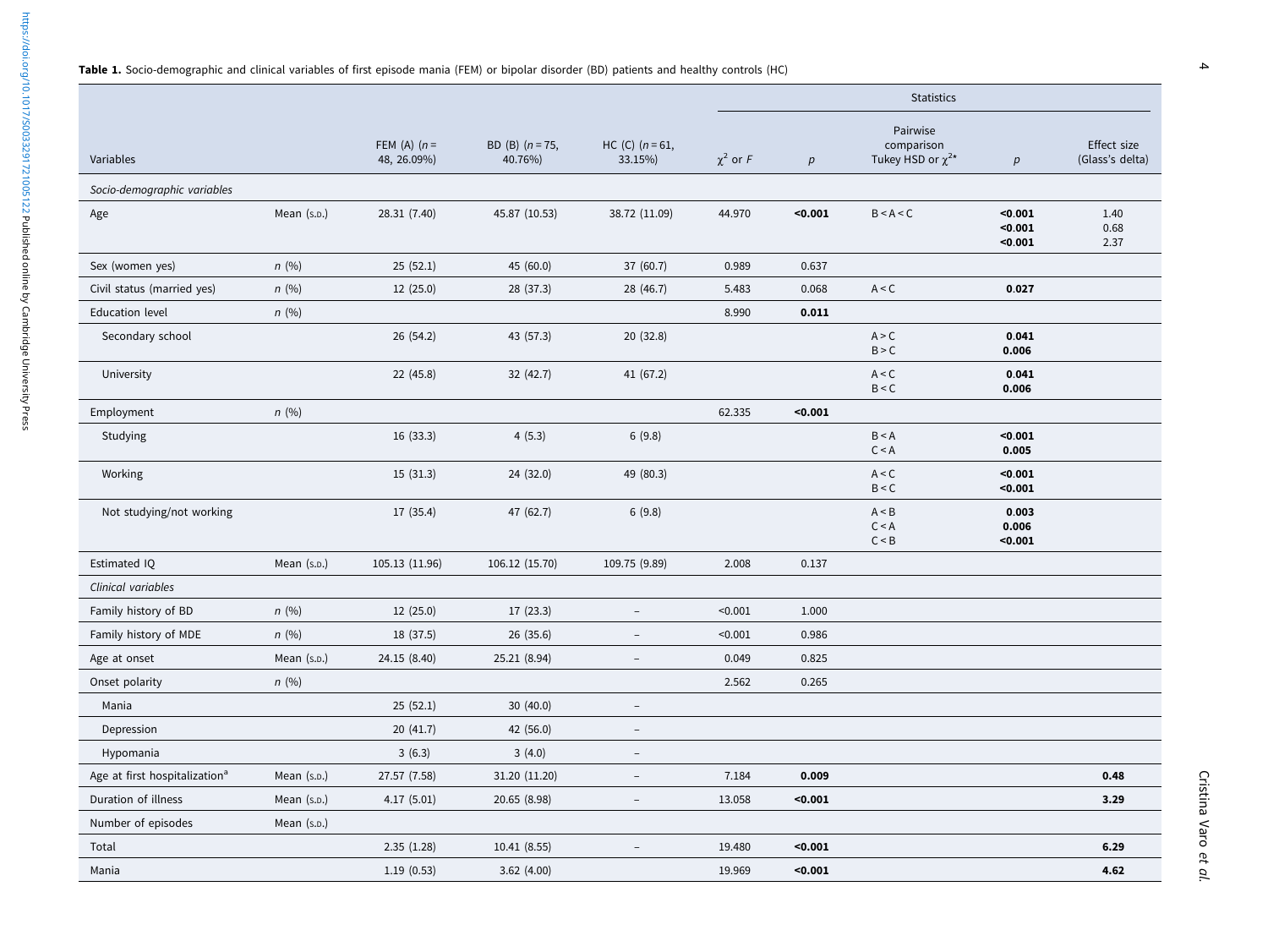| Hipomania                            |                        | 0.23(0.59)                  | 1.86(3.23)                  |                          | 19.435 | < 0.001 |                |                               | 2.76                 |
|--------------------------------------|------------------------|-----------------------------|-----------------------------|--------------------------|--------|---------|----------------|-------------------------------|----------------------|
| Depression                           |                        | 0.88(0.98)                  | 4.45(4.31)                  |                          | 21.127 | < 0.001 |                |                               | 3.64                 |
| Mixed episodes                       |                        | 0.06(0.24)                  | 0.46(1.4)                   |                          | 13.351 | < 0.001 |                |                               | 1.67                 |
| Psychiatric comorbidities            | n(%)                   |                             |                             |                          |        |         |                |                               |                      |
| Axis I                               |                        | 4(8.3)                      | 17 (23.0)                   | $\qquad \qquad -$        | 3.412  | 0.065   |                |                               |                      |
| Axis II                              |                        | 4(8.3)                      | 15(20.3)                    | $\bar{ }$                | 2.313  | 0.128   |                |                               |                      |
| Axis III                             |                        | 11(22.9)                    | 19(26.0)                    | $\overline{\phantom{a}}$ | 0.030  | 0.863   |                |                               |                      |
| FAST total scoreb                    | Mean (s.p.)<br>[range] | 16.79 (13.16)<br>$[1 - 64]$ | 25.53 (14.45)<br>$[0 - 61]$ | 5.27(4.48)<br>$[0-20]$   | 49.449 | < 0.001 | B < A < C      | < 0.001<br>< 0.001<br>< 0.001 | 0.87<br>4.45<br>0.64 |
| YMRS total scoreb                    | Mean (s.p.)<br>[range] | 1.10(0.63)<br>$[0 - 7]$     | 1.68(1.63)<br>$[0-6]$       | 0.63(1.01)<br>$[0-3]$    | 8.556  | < 0.001 | C < B          | < 0.001                       | 1.01<br>0.87         |
| HAM-D total score <sup>b</sup>       | Mean (s.p.)<br>[range] | 4.15(2.94)<br>$[0-10]$      | 4.07(2.52)<br>$[0-8]$       | 1.67(1.78)<br>$[0 - 6]$  | 20.173 | < 0.001 | C < A<br>C < B | < 0.001<br>< 0.001            | 0.84<br>0.91         |
| Psychotropic medication <sup>b</sup> | n(%)                   |                             |                             |                          |        |         |                |                               |                      |
| Lithium                              |                        | 38 (79.2)                   | 50(66.7)                    | $\overline{\phantom{m}}$ | 1.674  | 0.196   |                |                               |                      |
| Antiepileptic                        |                        | 8(16.7)                     | 38 (50.7)                   | $\qquad \qquad -$        | 15.404 | < 0.001 |                |                               |                      |
| Antipsychotic                        |                        | 25(52.1)                    | 59 (78.7)                   | $\overline{\phantom{m}}$ | 8.364  | 0.004   |                |                               |                      |
| Antidepressant                       |                        | 4(8.3)                      | 28 (37.3)                   | $\overline{\phantom{m}}$ | 11.326 | 0.001   |                |                               |                      |
| Benzodiazepines                      |                        | 7(14.6)                     | 13(17.3)                    | $\qquad \qquad -$        | 0.023  | 0.879   |                |                               |                      |

BD, bipolar disorder; FAST, Functioning Assessment Short Test; HAM-D, Hamilton Depression Rating Scale; IQ, intelligence quotient; MDE, major depressive episode; s.p., standard deviation; YMRS, Young Mania Rating Scale.<br>\*O

<sup>b</sup>At time of evaluation.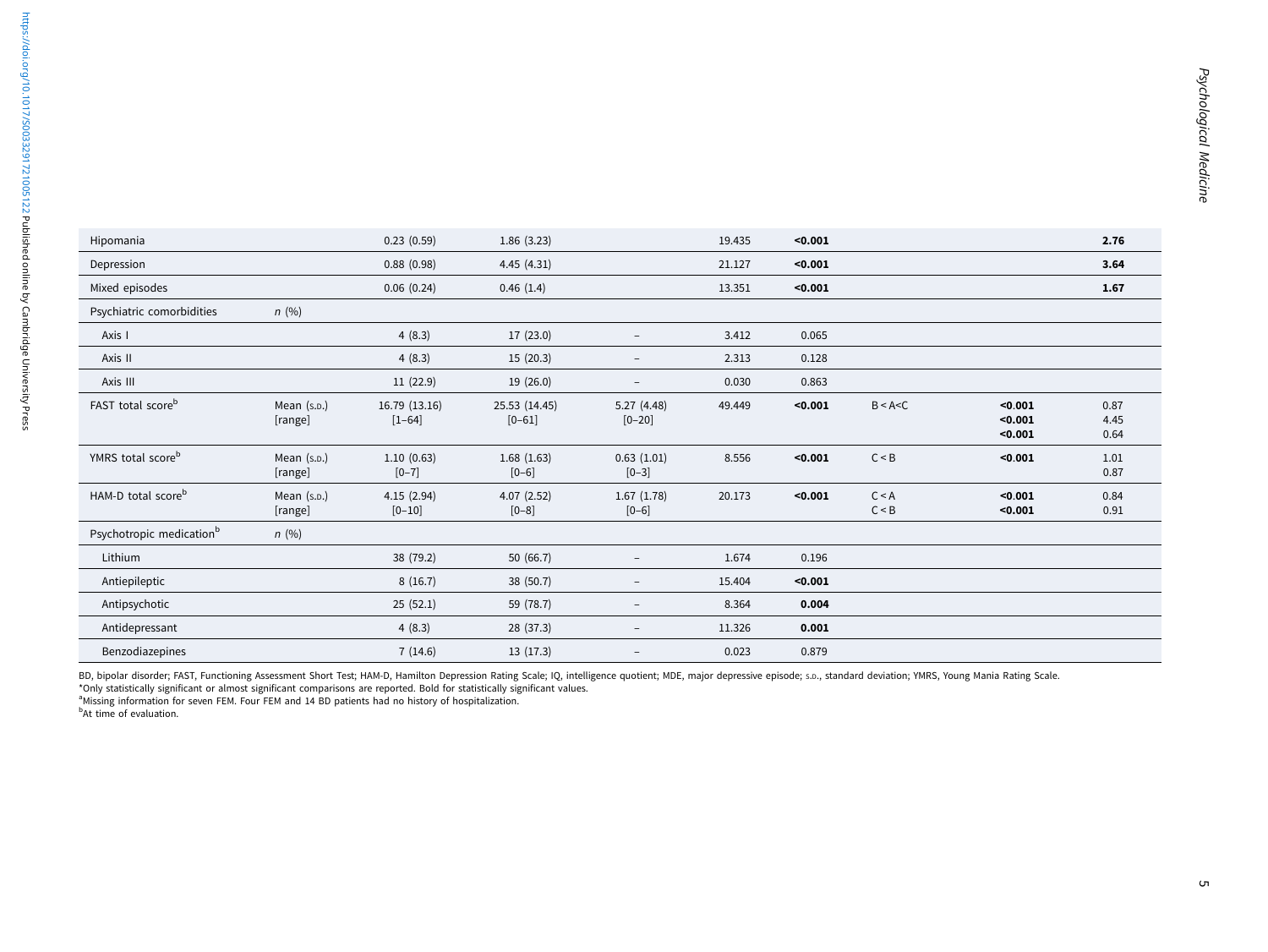<span id="page-5-0"></span>

Abbreviations: BD=Bipolar Disorder; FEM=First Episode Mania; HC=Healthy Controls; MSCEIT=Mayer-Salovey-Caruso Intelligence Test

Fig. 1. Emotional intelligence quotient with error bars in the three groups.BD, bipolar disorder; FEM, first episode mania; HC, healthy controls; MSCEIT, Mayer-Salovey-Caruso Intelligence Test.

#### Neurocognitive performance

Concerning neurocognitive domains, there was a main effect of group in terms of processing speed ( $p < 0.001$ ), verbal memory  $(p < 0.001)$ , working memory  $(p < 0.001)$ , executive functions ( $p < 0.001$ ), visual memory ( $p = 0.033$ ), and attention ( $p <$ 0.001), after controlling for age, subsyndromal depressive and manic symptoms (online Supplementary Table S1, [Fig. 3](#page-7-0)).

Bonferroni post-hoc pair-wise comparisons between groups revealed that FEM patients performed worse than HC on processing speed (MD = 0.96, s.e. = 0.24,  $p < 0.001$ ), executive functions  $(MD = 0.83, s.E. = 0.30, p = 0.015)$ , and attention  $(MD = 1.02, s.E.$  $= 0.26$ ,  $p < 0.001$ ), but not on verbal, working, and visual memory. On the contrary, FEM patients performed better than chronic BD patients on processing speed (MD = 0.97, s.E. = 0.25,  $p < 0.001$ ), executive functions (MD = 1.02, s.e. = 0.30,  $p = 0.002$ ), and attention (MD = 1.79, s.e. = 0.28,  $p < 0.001$ ), but not on verbal, working, and visual memory. Chronic BD patients performed significantly worse than HC on all neurocognitive domains: processing speed (MD = 1.93, s.E. = 0.22,  $p < 0.001$ ), verbal memory  $(MD = 1.00, s.E. = 0.24, p < 0.001)$ , working memory  $(MD = 0.72,$ s.e. = 0.18,  $p < 0.001$ ), executive functions (MD = 1.85, s.e. = 0.26,  $p < 0.001$ ), visual memory (MD = 0.51, s.e. = 0.20,  $p = 0.035$ ), and attention (MD = 2.81, s.e. = 0.21,  $p < 0.001$ ).

## Socio-demographic, clinical, and neurocognitive variables associated with EIQ in FEM patients

In FEM patients, lower EIQ correlated with poorer performance in verbal memory  $(r=0.371, p=0.011)$ . Also, male patients showed lower scores in EIQ than females  $(t = 2.054, p = 0.046)$ (see [Table 2](#page-8-0)). No other clinical variable correlated with EIQ.

After including the variables significant in bivariate analyses in a hierarchical regression model  $[F_{(2,43)} = 6.202$ , adjusted  $R^2 =$ 0.188,  $p = 0.004$ ], both male sex ( $\beta = -0.293$ ,  $p = 0.034$ ) and the verbal memory domain ( $\beta$  = 0.374,  $p$  = 0.008) were significantly associated with EIQ, with a higher effect exerted by verbal memory performance.

Results for the chronic BD groups are reported in online Supplementary Tables S3 and S4.

#### **Discussion**

To the best of our knowledge, this is the first study to comprehensively assess EI in patients after a FEM using the full MSCEIT version. The present study of EIQ in fully or partially remitted FEM  $(n = 48)$  v. chronic BD-I  $(n = 75)$  and HC  $(n = 61)$  showed three main findings. While patients after a FEM presented intermediate EIQ scores between HC and chronic BD, with EIQ scores significantly lower in BD than HC, in the MSCEIT branches, FEM patients' performance was globally comparable to HC. In addition, lower performance in understanding emotions branch was found for chronic BD patients in comparison with HC. Whilst EI appeared to be preserved in FEM patients, neurocognition, and particularly processing speed, attention, and executive functions performance was already impaired at the early stages of the illness. Lower EIQ in FEM was associated with male sex and lower performance in verbal memory.

Although EI has been widely studied in patients in later stages of BD (Aparicio et al., [2017;](#page-10-0) Frajo-Apor et al., [2020](#page-10-0); Samamé et al., [2015](#page-11-0); Varo et al., [2019](#page-11-0)), little is known about the EI performance of patients after a FEM and the course of EI impairment across the clinical stages of BD and the evidence is seldom conflicting. So far, only two studies assessed some level of EI patients after a FEM (Daros et al., [2014](#page-10-0); Szmulewicz et al., [2019](#page-11-0)). Nonetheless, these studies were characterized by small sample size, which limited the generalizability of results, and only evaluated the lower levels of EI abilities such as labeling, discrimination, and appraising emotions. Daros et al. assessed 24 non-affective FEP and 16 FEM patients in comparison with 35 HC both during acute psychosis and after 7 weeks of treatment (Daros et al., [2014](#page-10-0)). Both groups of patients presented difficulties recognizing facial expressions that did not resolve with treatment and clinical stabilization. In a small sample of 26 FEM patients, Szmulewicz et al. found that in comparison with HC, FEM patients presented a compromised cognitive theory of mind performance characterized by a reduced ability to infer intentions from others whilst the affective theory of mind performance was preserved, indicating that FEM patients were capable to detect other's emotions and feelings (Szmulewicz et al., [2019\)](#page-11-0). In the present study, FEM patients, in comparison with HC, did not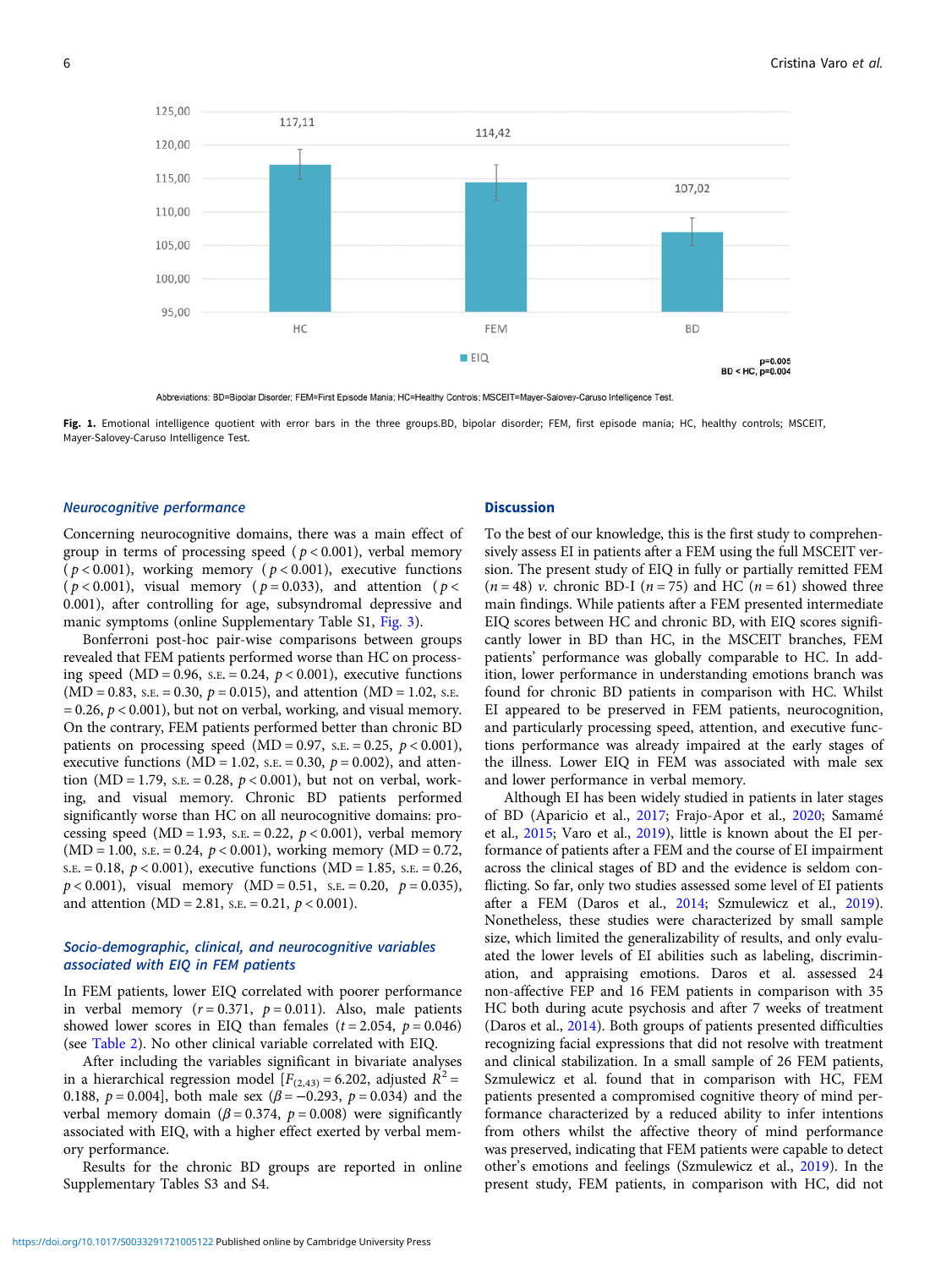## <span id="page-6-0"></span>Psychological Medicine 7



MSCEIT Areas



MSCEIT Branches



103.35

**RD** 

 $p=0.857$ 



Abbreviations: BD=Bipolar Disorder; FEM=First Episode Mania; HC=Healthy Controls; MSCEIT=Mayer-Salovey-Caruso Intelligence Test



present difficulties in EI, assessed through the full version of MSCEIT, which evaluates both lower and higher EI abilities.

Although EI appeared to be overall preserved among the patients after a FEM assessed in our study, their neurocognitive performance on processing speed, attention, and executive functions was mildly impaired. These findings are in line with a recent study assessing cognitive groups of patients after recovery from a FEM (Chakrabarty et al., [2021](#page-10-0)). The authors identified that almost the 50% of FEM patients reported selective cognitive impairment after recovery, with pronounced deficits in processing speed and lower performance in verbal memory, working memory, and executive functioning in comparison with HC. Furthermore, in line with our results, these deficits seemed to be stable over time in those patients that experienced a recurrence. Particularly, Kozicky et al. ([2014\)](#page-10-0) found that this impairment in cognitive performance was mostly evident in those who

experienced longer manic or hypomanic episodes (Kozicky et al., [2014](#page-10-0)).

Patients suffering from chronic BD, included in this study, presented impairment in all the cognitive domains and lower EIQ and difficulties in the MSCEIT understanding emotions branch. Our results are in line with previous studies, supporting the presence of less severe impairment in SC compared to neurocognitive domains in patients with BD (Bilderbeck et al., [2016\)](#page-10-0). Deficits of EI were not observed in FEM patients. This might suggest that more severe SC deficits might be associated with other conditions, such as schizophrenia, instead of BD since in non-affective FEP patients EI impairment was found to start early in the course of illness and to remain stable (Green et al., [2012\)](#page-10-0). Given that EI is more severely affected in psychosis than in mania, one may argue that patients reporting psychotic symptoms during the first episode of mania might show greater difficulties in EI than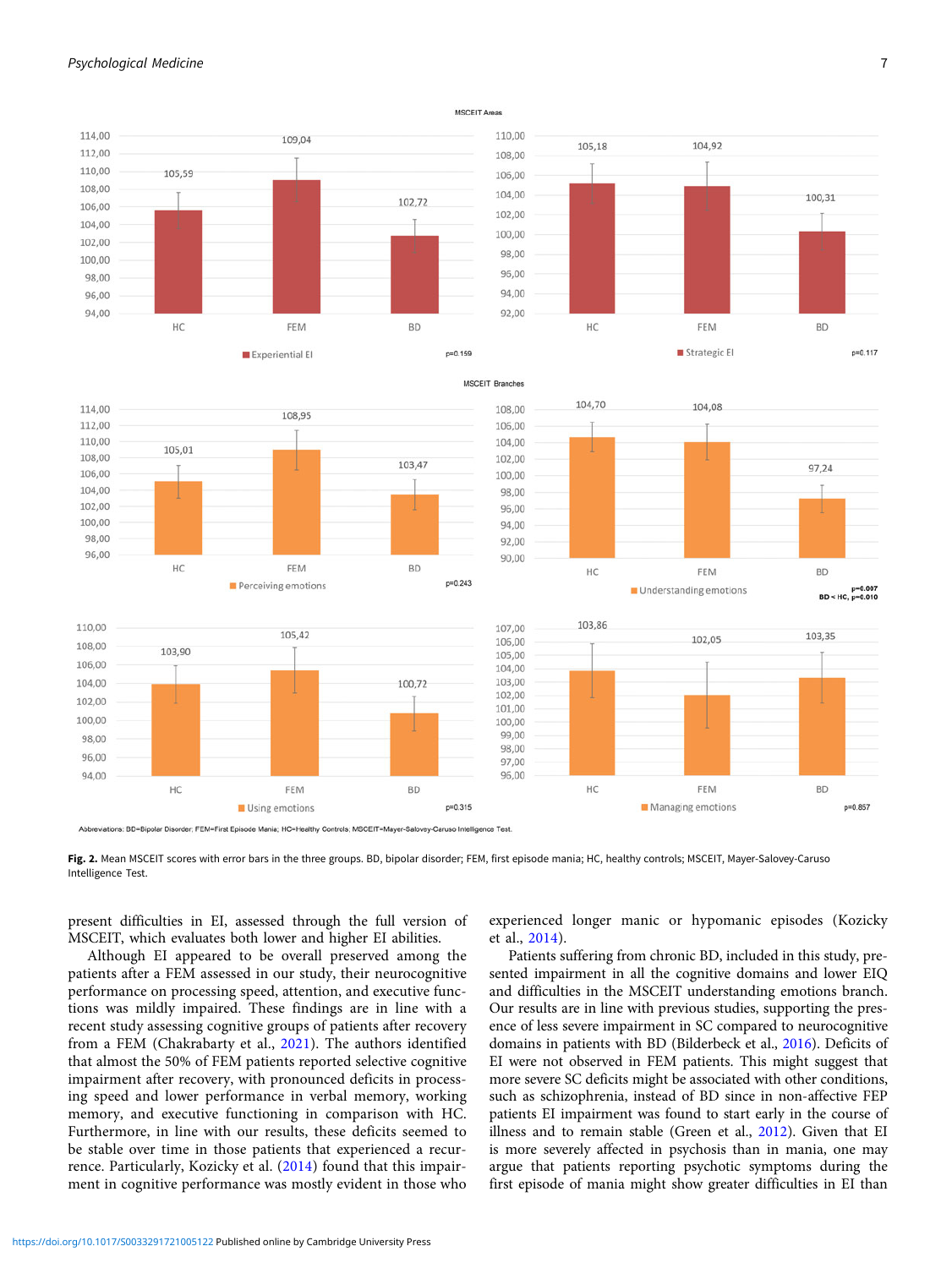<span id="page-7-0"></span>

Abbreviations: BD=Bipolar Disorder; FEM=First Episode Mania; HC=Healthy Controls

Fig. 3. Neuropsychological composite mean scores with error bars in the three groups. BD, bipolar disorder; FEM, first episode mania; HC, healthy controls; PS, processing speed composite; VM, verbal memory composite; WM, working memory composite; EF, executive functions composite; VisM, visual memory composite; AT, attention composite.

patients without psychotic symptoms. Despite this, we did not find any difference in terms of EIQ between FEM patients who presented psychotic symptoms at onset and those who did not. Our findings suggest that neurocognition seemed to be already altered at the first symptomatic manic presentation, whilst EI started out intact in the FEM patients and then slightly worsened with illness course. One recurring question is whether neurocognition and SC in BD are sufficiently distinct to be considered separately. Previous studies investigating the relationship between neurocognition and EI have yielded mixed and inconclusive results. While there are studies that reported that lower levels of EI may be mediated by neurocognitive abilities (Aparicio et al., [2017;](#page-10-0) Frajo-Apor et al., [2017](#page-10-0)), others have not found a relationship between the two constructs (Fanning, Bell, & Fiszdon, [2012\)](#page-10-0). Our results highlight the connection between EI and neurocognition and the idea that they are two complementary but separated constructs (DeTore, Mueser, & McGurk, [2018](#page-10-0)), with partial overlap and with a different degree of impairment. Thus, our findings were in line with many other works supporting the idea that neurocognitive ability may represent a 'necessary, but not sufficient' prerequisite for social cognitive abilities, especially in those that contain an emotional component (Bora, Veznedaroğlu, & Vahip, [2016;](#page-10-0) Lee et al., [2013;](#page-10-0) Varo et al., [2019\)](#page-11-0). This view is consistent with studies from neuroimaging in social neuroscience (Mitchell, [2008\)](#page-10-0). Nonetheless, the role of neurocognitive impairments on SC and EI in euthymic BD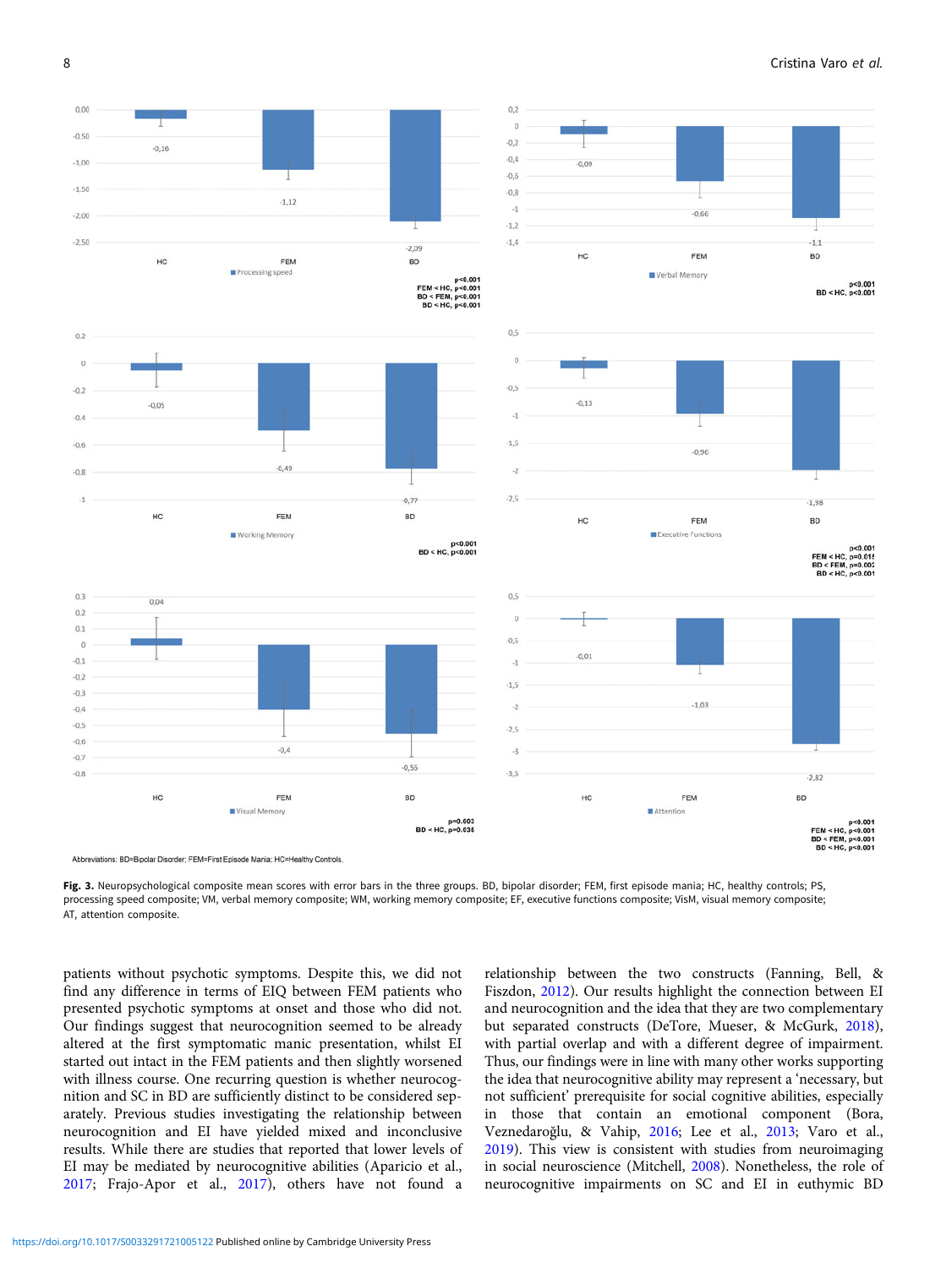<span id="page-8-0"></span>Table 2. Correlations between MSCEIT Emotional Intelligence Quotient (EIQ) and socio-demographic and clinical variables in first episode mania (FEM) patients

|                                        |           | <b>MSCEIT EIQ</b> |                     |       |  |  |  |
|----------------------------------------|-----------|-------------------|---------------------|-------|--|--|--|
|                                        |           |                   | <b>Statistics</b>   |       |  |  |  |
| Categorical variables                  |           | Mean (s.p.)       | Student t           | р     |  |  |  |
| Sex                                    | М         | 107.78 (17.68)    | 2.054               | 0.046 |  |  |  |
|                                        | F         | 117.64 (15.56)    |                     |       |  |  |  |
| Family history of BD                   | Υ         | 112.75 (16.91)    | 0.038               | 0.970 |  |  |  |
|                                        | ${\sf N}$ | 112.97 (17.49)    |                     |       |  |  |  |
| Family history of MDE                  | Υ         | 113.61 (19.68)    | $-0.215$            | 0.831 |  |  |  |
|                                        | ${\sf N}$ | 112.50 (15.81)    |                     |       |  |  |  |
| Psychotic symptoms at onset            | Υ         | 113.00 (17.12)    | $-0.110$            | 0.913 |  |  |  |
|                                        | ${\sf N}$ | 112.00 (20.42)    |                     |       |  |  |  |
| Cannabis use in the prodromal phase    | Υ         | 116.96 (14.34)    | $-1.195$            | 0.238 |  |  |  |
|                                        | ${\sf N}$ | 111.55 (16.31)    |                     |       |  |  |  |
| Alcohol use in the prodromal phase     | Υ         | 111.03 (17.39)    | 1.611               | 0.114 |  |  |  |
|                                        | ${\sf N}$ | 119.50 (14.03)    |                     |       |  |  |  |
| Lithium                                | Υ         | 112.24 (18.55)    | 0.720               | 0.478 |  |  |  |
|                                        | ${\sf N}$ | 115.50 (10.71)    |                     |       |  |  |  |
| Antiepileptics                         | Υ         | 114.25 (9.97)     | $-0.350$            | 0.730 |  |  |  |
|                                        | N         | 112.65 (18.35)    |                     |       |  |  |  |
| Antipsychotics                         | Υ         | 114.25 (15.16)    | $-0.534$            | 0.596 |  |  |  |
|                                        | ${\sf N}$ | 111.58 (19.20)    |                     |       |  |  |  |
| Antidepressants                        | Υ         | 114.50 (27.04)    | $-0.191$            | 0.850 |  |  |  |
|                                        | ${\sf N}$ | 112.77 (16.46)    |                     |       |  |  |  |
| Benzodiazepines                        | Υ         | 116.43 (24.54)    | $-0.581$            | 0.564 |  |  |  |
|                                        | ${\sf N}$ | 112.32 (15.92)    |                     |       |  |  |  |
| Continuous variables                   |           |                   | Pearson correlation | р     |  |  |  |
| Age                                    |           |                   | 0.181               | 0.219 |  |  |  |
| Estimated IQ                           |           |                   | 0.181               | 0.222 |  |  |  |
| PAS                                    |           |                   | 0.070               | 0.638 |  |  |  |
| Duration of illness                    |           |                   | 0.172               | 0.242 |  |  |  |
| Total number of episodes               |           |                   | $-0.138$            | 0.349 |  |  |  |
| Number of psychiatric hospitalizations |           |                   | $-0.096$            | 0.520 |  |  |  |
| Age at first hospitalization           |           |                   | 0.300               | 0.071 |  |  |  |
| HAM-D total score <sup>a</sup>         |           |                   | $-0.061$            | 0.686 |  |  |  |
| YMRS total score <sup>a</sup>          |           |                   | $-0.262$            | 0.072 |  |  |  |
| FAST total score <sup>a</sup>          |           |                   | $-0.038$            | 0.796 |  |  |  |
| Processing speed composite             |           |                   | 0.111               | 0.457 |  |  |  |
| Verbal memory composite                |           |                   | 0.371               | 0.011 |  |  |  |
| Working memory composite               |           |                   | $-0.055$            | 0.713 |  |  |  |
| Executive functions composite          |           |                   | 0.136               | 0.367 |  |  |  |
| Visual memory composite                |           |                   | $-0.008$            | 0.961 |  |  |  |
| Attention composite                    |           |                   | 0.059               | 0.705 |  |  |  |

BD, bipolar disorder; EIQ, Emotional Intelligence Quotient; FAST, Functioning Assessment Short Test; HAM-D, Hamilton Depression Rating Scale; IQ, intelligence quotient; MDE, major depressive episode; PAS, Premorbid Adjustment Scale; S.D., standard deviation; YMRS, Young Mania Rating Scale. Bold for statistically significant values. a At time of evaluation.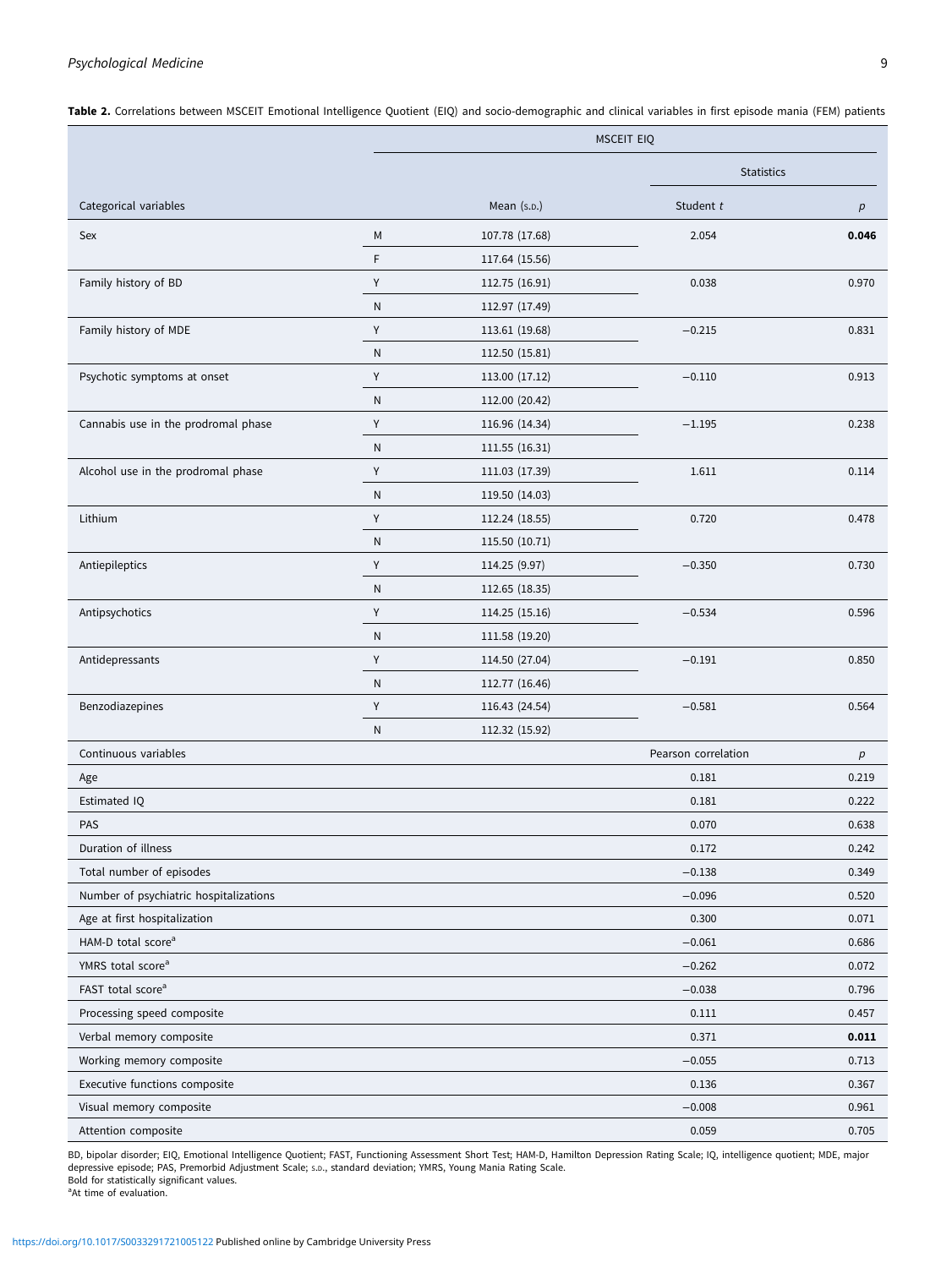patients remains somewhat unclear. Therefore, the nature of this association should be the focus of further investigation.

Whilst in the present study the two groups of patients did not differ in terms of severity of symptoms at the time of evaluation, BD group performed worse than FEM group in measures of indicators assessing the burden of disease, such as longer duration of illness and higher total number of lifetime episodes, psychosocial functioning, and in the neurocognitive performance. Thus, our findings support the hypotheses that EI difficulties might be a result of the burden of disease and neurocognitive decline associated with the chronicity of the illness.

As for the socio-demographic, neurocognitive, and clinical variables associated with EIQ in patients after a FEM, lower EIQ scores were found to be associated with male sex and lower verbal memory performance. Regarding sex differences in EI, our findings are in line with previous studies in which men performed worse than women on EI in non-clinical samples (Pardeller, Frajo-Apor, Kemmler, & Hofer, [2017](#page-10-0)) and BD patients (Varo et al., [2019\)](#page-11-0). As for the role played by verbal memory in EI, our finding is in line with previous literature underlining how EI performance might be associated with cognitive abilities (Eack et al., [2010](#page-10-0); Frajo-Apor et al., [2020;](#page-10-0) Varo et al., [2019](#page-11-0)). In a previous study assessing BD patients, all neurocognitive domains were associated with EI (Varo et al., [2019](#page-11-0)). However, to date, it is difficult to ascertain which neuropsychological domain (among verbal memory, executive functions, psychomotor speed, working memory and attention) has a greater influence on SC, especially on EI. In the current study, verbal memory resulted to be the central domain involved in EI ability. EI was assessed by MSCEIT which demands an accurate interpretation of the semantic meaning of the social situation. It involves exercises related to verbal memory skills, such as association, categorization, and mental imagery. In another study assessing EI and cognitive abilities in healthy adults, verbal fluency was the only cognitive domain associated with EIQ (Pardeller et al., [2017](#page-10-0)).

In the present study, being men with worse performance in verbal memory arose as risk factors for worse EI ability. In consequence, an exhaustive assessment of SC and EI in this population would be recommended in order to tailor specific early intervention strategies (Vieta et al., [2018](#page-11-0)).

The findings of the present study should be interpreted in light of the following limitations. First, since our study used data from two separate projects, the groups were not matched and there were uneven sample sizes. Moreover, some inclusion criteria differ between studies. In order to partially overcome this limitation, we decided to add age and both depressive and manic subsyndromal symptoms as covariates in the statistical models. Second, the cross-sectional design of this study did not enable us to determine causal inferences between EI, clinical symptomatology, and neurocognition, nor to examine the changes in EI ability associated with neuroprogression in BD. Since the FEM sample size was derived from a longitudinal study, we will be able to provide insight on the course of EI in the early phases of BD, for the patients included in the present study, as soon as the follow-up will be ended. Similarly, the description of influence of treatment should be further detailed. Also, the ability of MSCEIT test to discriminate individuals at the mean and high level of EI has been questioned (Fiori et al., [2014\)](#page-10-0).

Despite these limitations, the strength of the present study is to provide insight on EI in patients in the early stage of the illness, an almost unexplored aspect in this group of patients and is the first investigation aimed at understanding which socio-demographic,

clinical, and neurocognitive factors may contribute to EI levels in the early stages of BD. Furthermore, the present study can rely on a quite big sample size for both FEM and BD patients, allowing for a cross-sectional comparison of the EI abilities in two different phases of BD using the four branches of MSCEIT. In particular, BD patients have difficulties in EI but not patients that experienced their FEM over last 3 years. Therefore, our findings suggest that EI is preserved in early stages, which represents an optimistic result. However, this might worsen in later stages of the disease. Difficulties in EI performance might be possibly associated with the increasing burden of disease, and neuroprogression in chronic BD, although this hypothesis will need to be confirmed in longitudinal studies. On the contrary, neurocognition and psychosocial functioning seemed to be impaired at an earlier stage than EI. These findings have important implications in terms of early interventions, which should address not only neurocognitive performance but also social cognitive functioning at the early stages in order to prevent or mitigate the cognitive decline often associated with BD in the long-term (Vieta et al., [2018\)](#page-11-0). Both EI and neurocognitive performance should be assessed in the early stages of the disease. While neurocognitive performance could be already impaired in the early stages and thus represents a target of secondary preventive intervention, EI could be not impaired in the early stages of the disease and should be addressed with primary preventive interventions aimed at possibly avoiding EI difficulties in these patients.

Supplementary material. The supplementary material for this article can be found at <https://doi.org/10.1017/S0033291721005122>

Data. The data that support the findings of this study are available on request from the corresponding authors.

Acknowledgements. The authors would like to thank the support of the Spanish Ministry of Science and Innovation; the CIBER of Mental Health (CIBERSAM); the Secretaria d'Universitats i Recerca del Departament d'Economia i Coneixement (2017 SGR 1365; 2017-SGR-1271) and the CERCA Programme/Generalitat de Catalunya. This work has been also supported by the Spanish Ministry of Science, Innovation and Universities integrated into the Plan Nacional de  $I + D + I$  y cofinanciado por el ISCIII-Subdirección General de Evaluación y el Fondo Europeo de Desarrollo Regional (FEDER) through a 'Miguel Servet' postdoctoral contract (CPI14/00175 to CT), a Miguel Servet II contract (CPII19/00018 to CT, CPII16/00018 to EP-C), a 'Rıo Hortega' contract (CM19/00123 to ES), a 'Sara Borrell' (CD20/00177 to SA), both co-funded by European Social Fund 'Investing in your future', and the FIS grants (PI15/00283 and PI18/00805 to EV, PI15/00330 and PI18/00789 to AMA, PI18/01001 to IP). This work has been also supported by the PERIS projects SLT006/17/00357 and SLT006/17/00345 in the 'Pla estrategic de Recerca i Innovacio en Salut 2016–2020' (Health Department) and by the BITRECS project to NV, which has received funding from the European Union's Horizon 2020 research and innovation program under the Marie Skłodowska-Curie grant agreement No 754550 and from 'La Caixa' Foundation (ID 100010434), under the agreement LCF/PR/GN18/50310006. In addition, it has been supported by ANID-PIA-ACT192064, ANID-FONDECYT 1180358, 1200601, Clínica Alemana de Santiago ID 863 to Juan Undurraga. The authors are extremely grateful to all the participants.

Financial support. The funding sources had no role in the design and conduct of the study; collection, management, analysis, and interpretation of the data; preparation, review, or approval of the manuscript; and decision to submit the manuscript for publication.

Conflict of interest. EV has received grants and served as consultant, advisor, or CME speaker for the following entities (unrelated to the present work): AB-Biotics, Abbott, Allergan, Angelini, Dainippon Sumitomo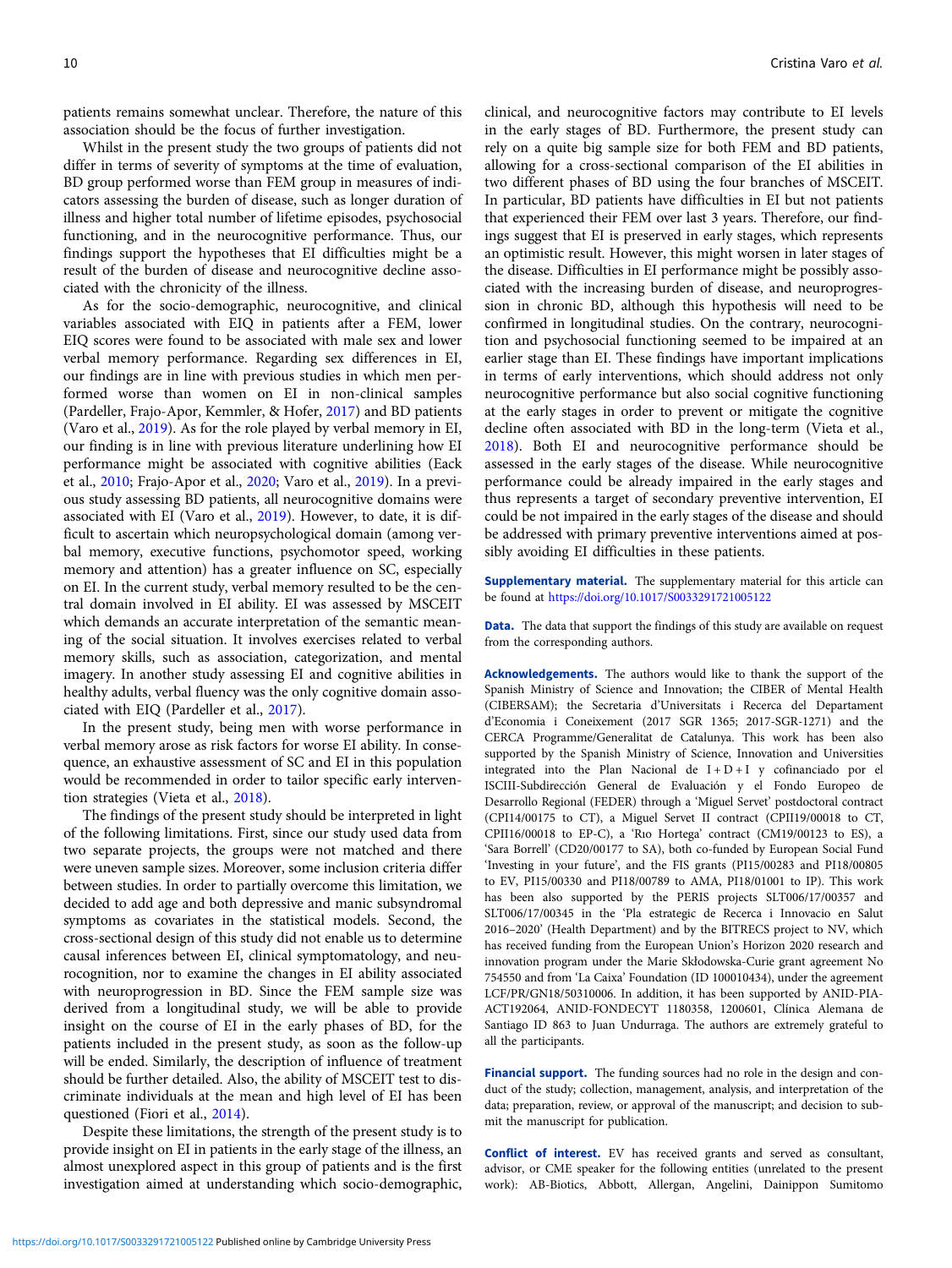<span id="page-10-0"></span>Pharma, Ferrer, Gedeon Richter, Janssen, Lundbeck, Otsuka, Sage, Sanofi-Aventis, and Takeda. AMA has received funding for research projects and/or honoraria as a consultant or speaker for the following companies and institutions (work unrelated to the topic of this manuscript): Otsuka, Pfizer, AstraZeneca, Bristol-Myers Squibb, Lundbeck, the Spanish Ministry of Economy and Competitiveness, and Instituto de Salud Carlos III. AB has received grants and served as a consultant, advisor, or CME speaker for the following entities in the last 5 years (unrelated to the present work): Janssen, Lundbeck, Otsuka, and Pfizer. PAS has been a consultant to and/or has received honoraria or grants from Adamed, CIBERSAM, European Commission, Government of the Principality of Asturias, Instituto de Salud Carlos III, Janssen-Cilag, Lundbeck, Otsuka, Pfizer, Plan Nacional sobre Drogas, and Servier. MPGP has been a consultant to and/or has received honoraria/grants from Angelini, Alianza Otsuka-Lundbeck, Instituto de Salud Carlos III, Janssen-Cilag, Lundbeck, Otsuka, Pfizer, and SAGE Therapeutics. IP has received CME-related honoraria, or consulting fees from ADAMED, Janssen-Cilag, and Lundbeck. CGR has received honoraria/travel support from Angelini, Adamed, Janssen-Cilag, and Lundbeck. NV has received financial support for CME activities and travel funds from the following entities (unrelated to the present work): Angelini, Janssen, Lundbeck, Otsuka. The rest of authors report no biomedical financial interests or potential conflicts of interest related to the present article.

#### References

- Aparicio, A., Santos, J. L., Jiménez-López, E., Bagney, A., Rodríguez-Jiménez, R., & Sánchez-Morla, E. M. (2017). Emotion processing and psychosocial functioning in euthymic bipolar disorder. Acta Psychiatrica Scandinavica, 135(4), 339–350. [https://doi.org/10.1111/acps.12706.](https://doi.org/10.1111/acps.12706)
- Bilderbeck, A. C., Reed, Z. E., McMahon, H. C., Atkinson, L. Z., Price, J., Geddes, J. R., … Harmer, C. J. (2016). Associations between mood instability and emotional processing in a large cohort of bipolar patients. Psychological Medicine, 46(15), 3151–3160. <https://doi.org/10.1017/S003329171600180X.>
- Bora, E., Veznedaroğlu, B., & Vahip, S. (2016). Theory of mind and executive functions in schizophrenia and bipolar disorder: A cross-diagnostic latent class analysis for identification of neuropsychological subtypes. Schizophrenia Research, 176(2–3), 500–505. [https://doi.org/10.1016/j.](https://doi.org/10.1016/j.schres.2016.06.007.) [schres.2016.06.007.](https://doi.org/10.1016/j.schres.2016.06.007.)
- Chakrabarty, T., Torres, I. J., Su, W. W., Sawatzky, R., Keramatian, K., & Yatham, L. N. (2021). Cognitive subgroups in first episode bipolar I disorder: Relation to clinical and brain volumetric variables. Acta Psychiatrica Scandinavica, 143(2), 151–161. [https://doi.org/10.1111/acps.](https://doi.org/10.1111/acps.13245.) [13245.](https://doi.org/10.1111/acps.13245.)
- Colom, F., Vieta, E., Martínez-Arán, A., Garcia-Garcia, M., Reinares, M., Torrent, C., … Salamero, M. (2002). Spanish version of a scale for the assessment of mania: Validity and reliability of the Young Mania Rating Scale. Medicina Clinica, 119(10), 366–371. [https://doi.org/10.1016/S0025-](https://doi.org/10.1016/S0025-7753(02)73419-2.) [7753\(02\)73419-2.](https://doi.org/10.1016/S0025-7753(02)73419-2.)
- Conners, C. K. (2002). Conners' continuous performance test (CPTII) [The clinical guide and software manual]. North Tonawanda, NY: Multi Health Systems.
- Daros, A. R., Ruocco, A. C., Reilly, J. L., Harris, M. S. H., & Sweeney, J. A. (2014). Facial emotion recognition in first-episode schizophrenia and bipolar disorder with psychosis. Schizophrenia Research, 153(1–3), 32–37. <https://doi.org/10.1016/j.schres.2014.01.009.>
- Delis, D. C., Kramer, J. H., Kaplan, E., & Over, B. A. (1987). California verbal learning test research edition manual. San Antonio, TX: The Psychological Corporation.
- DeTore, N. R., Mueser, K. T., & McGurk, S. R. (2018). What does the managing emotions branch of the MSCEIT add to the MATRICS consensus cognitive battery? Schizophrenia Research, 197, 414–420. [https://doi.org/](https://doi.org/10.1016/j.schres.2018.02.018) [10.1016/j.schres.2018.02.018.](https://doi.org/10.1016/j.schres.2018.02.018)
- Eack, S. M., Greeno, C. G., Pogue-Geile, M. F., Newhill, C. E., Hogarty, G. E., & Keshavan, M. S. (2010). Assessing social-cognitive deficits in schizophrenia with the Mayer-Salovey-Caruso emotional intelligence test. Schizophrenia Bulletin, 36(2), 370–380. [https://doi.org/10.1093/schbul/sbn091.](https://doi.org/10.1093/schbul/sbn091)
- Fiori, M., Antonietti, J. P., Mikolajczak, M., Luminet, O., Hansenne, M., & Rossier, J. (2014). What is the ability emotional intelligence test (MSCEIT) good for? An evaluation using item response theory. PLoS ONE, 9(6), e98827. [https://doi.org/10.1371/journal.pone.0098827.](https://doi.org/10.1371/journal.pone.0098827)
- First, M., Gibbon, M., Spitzer, R., Williams, J., & Benjamin, L. (1997a). Structured clinical interview for DSM-IV axis I disorders-clinician (SCID-I). Washington, DC, USA: American Psychiatric Press.
- First, M., Gibbon, M., Spitzer, R., Williams, J., & Benjamin, L. (1997b). Structured clinical interview for DSM-IV axis II personality disorders (SCID-II). Washington, DC, USA: American Psychiatric Press.
- Frajo-Apor, B., Kemmler, G., Pardeller, S., Huber, M., Macina, C., Welte, A.-S., … Hofer, A. (2020). Emotional intelligence in bipolar-I-disorder: A comparison between patients, unaffected siblings, and control subjects. European Psychiatry, 63(1), e69. <https://doi.org/10.1192/j.eurpsy.2020.66>.
- Frajo-Apor, B., Kemmler, G., Pardeller, S., Plass, T., Mühlbacher, M., Welte, A. S., … Hofer, A. (2017). Emotional intelligence and non-social cognition in schizophrenia and bipolar disorder. Psychological Medicine, 47(1), 35–42. <https://doi.org/10.1017/S0033291716002324.>
- Golden, C. J. (1994) Stroop colour and word test: Spanish version. Madrid: TEA Ediciones.
- Green, M. F., Bearden, C. E., Cannon, T. D., Fiske, A. P., Hellemann, G. S., Horan, W. P., … Nuechterlein, K. H. (2012). Social cognition in schizophrenia, part 1: Performance across phase of illness. Schizophrenia Bulletin, 38 (4), 854–864. <https://doi.org/10.1093/schbul/sbq171.>
- Green, M. F., Horan, W. P., & Lee, J. (2019). Nonsocial and social cognition in schizophrenia: Current evidence and future directions. World Psychiatry, 18, 146–161. <https://doi.org/10.1002/wps.20624.>
- Hamilton, M. (1960). A rating scale for depression. Journal of Neurology, Neurosurgery, and Psychiatry, 23, 56–62. <https://doi.org/10.1136/jnnp.23.1.56.>
- Heaton, R., Chelune, G., Talley, J., Kay, G., & Curtiss, G. (1993). Wisconsin card sorting test manual: PAR. Odessa, Florida: Psychological Assessment Resources. [https://ci.nii.ac.jp/naid/10015457224/.](https://ci.nii.ac.jp/naid/10015457224/)
- Kozicky, J. M., Torres, I. J., Silveira, L. E., Bond, D. J., Lam, R. W., & Yatham, L. N. (2014). Cognitive change in the year after a first manic episode: Association between clinical outcome and cognitive performance early in the course of bipolar I disorder. Journal of Clinical Psychiatry, 75(6), e587–e593. [https://doi.org/10.4088/JCP.13m08928.](https://doi.org/10.4088/JCP.13m08928)
- Lee, J., Altshuler, L., Glahn, D. C., Miklowitz, D. J., Ochsner, K., & Green, M. F. (2013). Social and nonsocial cognition in bipolar disorder and schizophrenia: Relative levels of impairment. American Journal of Psychiatry, 170(3), 334–341. <https://doi.org/10.1176/appi.ajp.2012.12040490.>
- Mayer, J. D., Salovey, P., Caruso, D. R., & Sitarenios, G. (2003). Measuring emotional intelligence with the MSCEIT V2.0. Emotion (Washington, D.C.), 3(1), 97–105. <https://doi.org/10.1037/1528-3542.3.1.97.>
- McClure, E. B., Treland, J. E., Snow, J., Schmajuk, M., Dickstein, D. P., Towbin, K. E., … Leibenluft, E. (2005). Deficits in social cognition and response flexibility in pediatric bipolar disorder. American Journal of Psychiatry, 162(9), 1644–1651. <https://doi.org/10.1176/appi.ajp.162.9.1644.>
- Miskowiak, K. W., & Varo, C. (2021). Social cognition in bipolar disorder: A proxy of psychosocial function and novel treatment target? European Neuropsychopharmacology, 46, 37–38. [https://doi.org/10.1016/j.euroneuro.](https://doi.org/10.1016/j.euroneuro.2021.03.017.) [2021.03.017.](https://doi.org/10.1016/j.euroneuro.2021.03.017.)
- Mitchell, J. P. (2008). Contributions of functional neuroimaging to the study of social cognition. Current Directions in Psychological Science, 17(2), 142–146. <https://doi.org/10.1111/j.1467-8721.2008.00564.x.>
- Pardeller, S., Frajo-Apor, B., Kemmler, G., & Hofer, A. (2017). Emotional intelligence and cognitive abilities – associations and sex differences. Psychology, Health and Medicine, 22(8), 1001–1010. [https://doi.org/10.](https://doi.org/10.1080/13548506.2016.1255766.) [1080/13548506.2016.1255766.](https://doi.org/10.1080/13548506.2016.1255766.)
- Patterson, J. P. (2018). Multilingual aphasia examination. In J. S. Kreutzer, J. DeLuca, & B. Caplan (Eds.), Encyclopedia of clinical neuropsychology. New York, NY: Springer. [https://doi.org/10.1007/978-3-319-57111-9\\_900](https://doi.org/10.1007/978-3-319-57111-9_900).
- Pope, C. J., Mazmanian, D., & Sharma, V. (2016). Bipolar disorder. In F. Uguz (Ed.), Psychiatric disorders during the postpartum period in light of current advances (pp. 11–26). Nova Science Publishers.